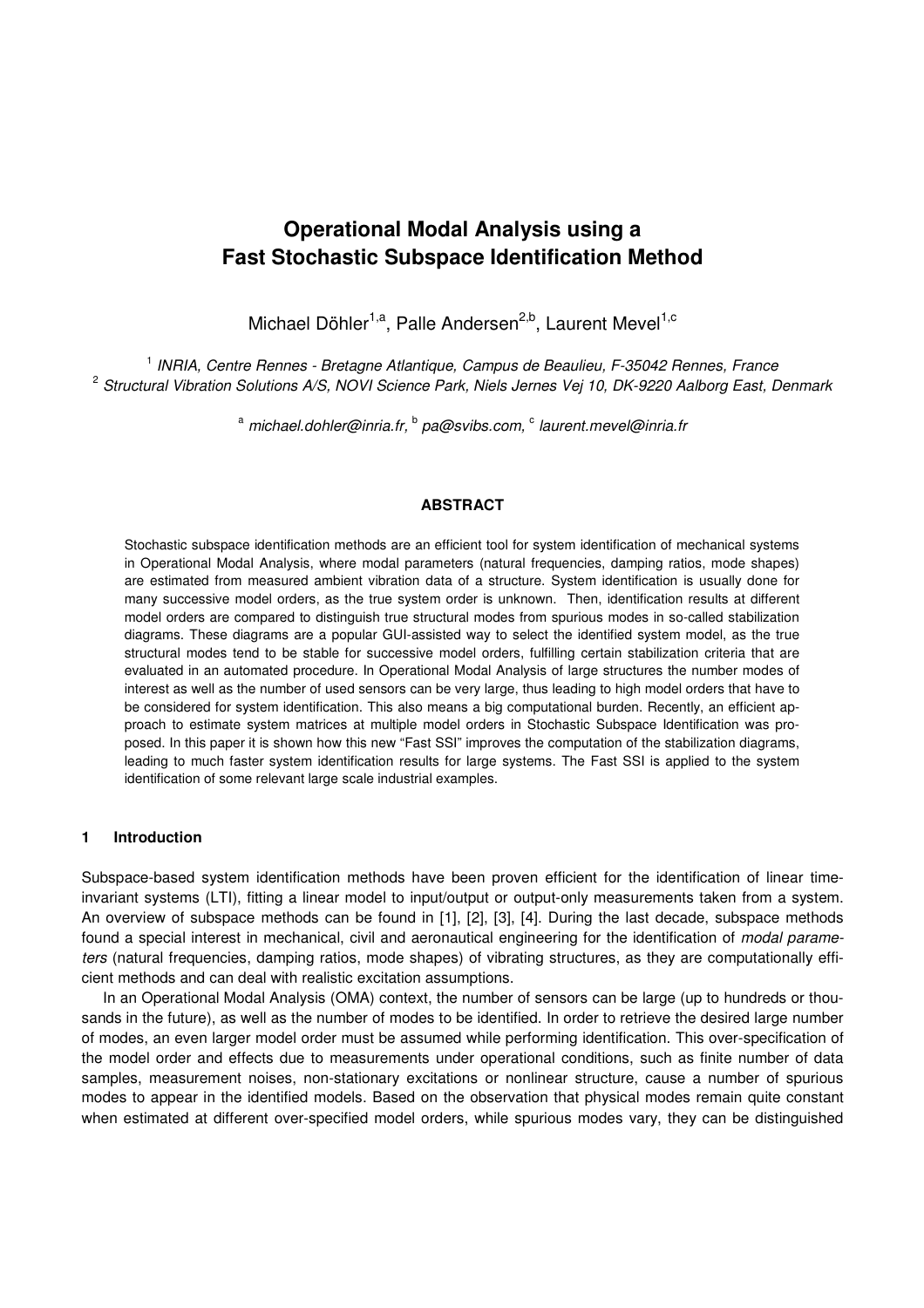using the well-known *stabilization diagrams* [3]. There, the physical modes are selected from system identification results at multiple model orders in a GUI-assisted way. As system identification is done at an over-specified model order and repeated while truncating at multiple model orders, the computational burden for this procedure is significant especially for large model orders.

Recently, the authors proposed a fast computation scheme for Stochastic Subspace Identification at multiple model orders in [5], [6]. With these "Fast SSI" algorithms, stabilization diagrams can be computed very fast – especially for structures equipped with many sensors and at high model orders. In this paper, their efficiency is demonstrated on several large scale structures.

#### **2 Stochastic Subspace Identification (SSI)**

Stochastic Subspace Identification methods are the state of the art methods for modal parameter estimation. They provide unbiased and consistent estimates, even under non-stationary excitation [1], [4]. In this section, an overview of the identification algorithm is given.

#### **2.1 Models and Parameters**

The behavior of a mechanical system is assumed to be described by a stationary linear dynamical system

$$
M\ddot{Z}(t) + CZ(t) + KZ(t) = v(t), \quad Y(t) = LZ(t),
$$
\n(1)

where *t* denotes continuous time, *M*, *C* and *K* are the mass, damping and stiffness matrices, high-dimensional vector *Z* collects the displacements of the degrees of freedom of the structure, the non-measured external force *v*  modeled as non-stationary Gaussian white noise, the measurements are collected in the vector *Y* and matrix *L* indicates the sensor locations. Let *m* be the number of degrees of freedom of system (1), such that *M*, *C* and *K* are of dimension *m* x *m*, and let *r* be the number of sensors, such that *Y* is of dimension *r*.

The eigenstructure of (1) with the modes  $\mu$  and mode shapes  $\varphi_{\mu}$  is a solution of

$$
\det(\mu^2 M + \mu C + K) = 0, \quad (\mu^2 M + \mu C + K)\phi_{\mu} = 0, \quad \phi_{\mu} = L\phi_{\mu}.
$$
 (2)

Sampling model (1) at some rate  $1/\tau$  yields a discrete model in state-space form

$$
X_{k+1} = FX_k + V_{k+1}, \quad Y_k = HX_k, \tag{3}
$$

where the state transition matrix *F* is of dimension *n* x *n* with the model order  $n = 2m$ , and the observation matrix *H* is of dimension *r* x *n*. The eigenstructure of system (3) is given by

$$
\det(F - \lambda I) = 0, \quad (F - \lambda I)\phi_{\lambda} = 0, \quad \phi_{\lambda} = H\phi_{\lambda}.
$$
\n<sup>(4)</sup>

Then, the eigenstructure of the continuous system (1) is related to the eigenstructure of the discrete system (3) by

$$
e^{\tau \mu} = \lambda, \quad \varphi_{\mu} = \varphi_{\lambda} \,. \tag{5}
$$

The collection of modes and mode shapes  $(\lambda, \varphi_\lambda)$  is a canonical parameterization of system (3). From the eigenvalues λ, the natural frequencies *f* and damping ratios d of the system are directly recovered from  $f = a / (2πτ)$  and  $d = 100$ *lb* $\frac{d}{a^2} + b^2$ <sup>1/2</sup>, where  $a = \arctan \text{Re}(\lambda) / \text{Im}(\lambda)$  and  $b = \ln |\lambda|$ .

## **2.2 Data-driven SSI**

To obtain the eigenstructure of system (3) from measurements  $(Y_k)_{k=1,...,N+p+q}$ , the stochastic subspace identification algorithm is used. In the first step, the so-called subspace matrix **H** is built according to a selected subspace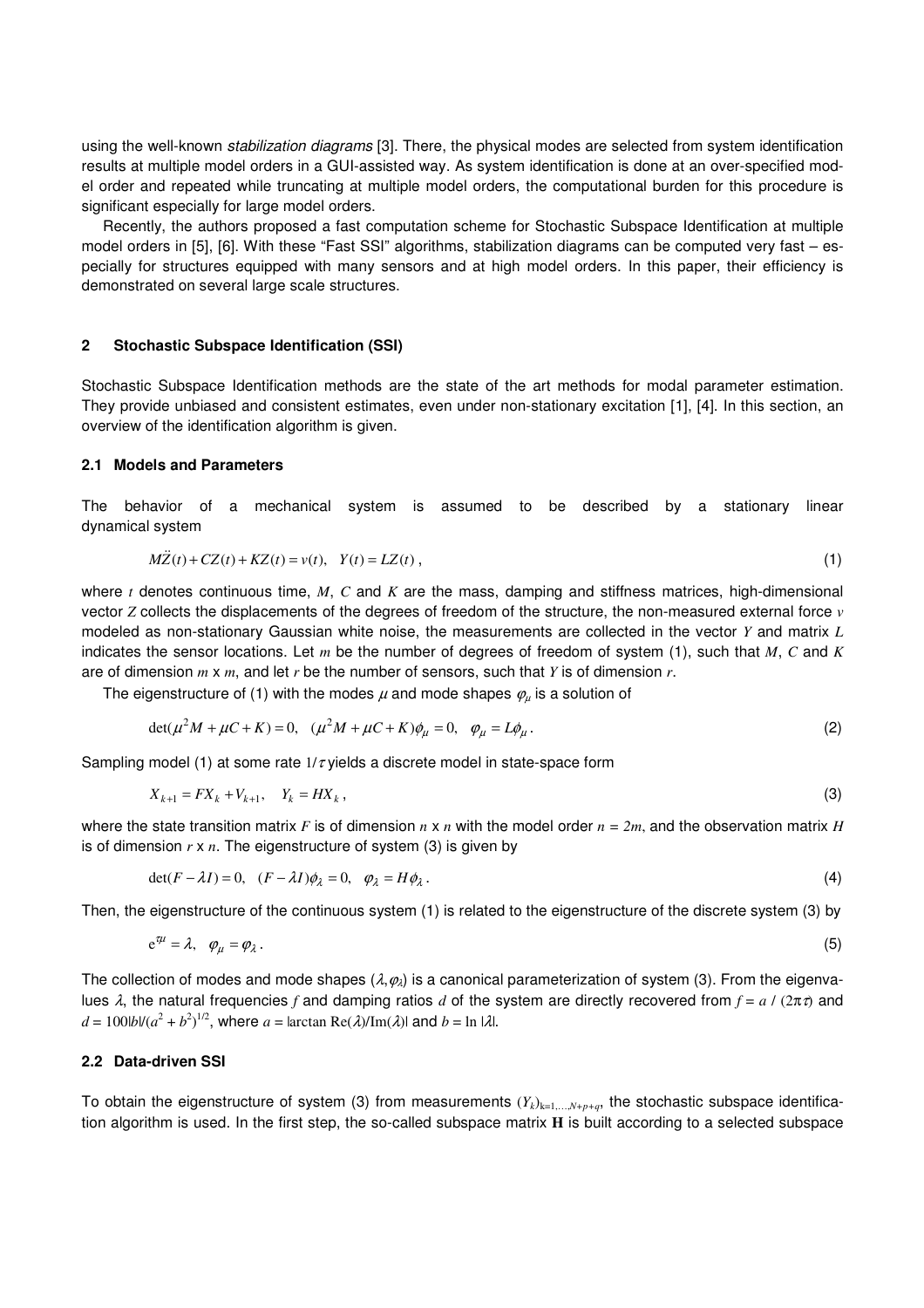algorithm. In the following, the data-driven SSI using the UPC algorithm [2], [3] is described, but also any other SSI algorithm can be used.

In the first step, the parameters *p* and *q* are chosen and the block data Hankel matrices

$$
\mathbf{Y}^{+} = \frac{1}{\sqrt{N}} \begin{pmatrix} Y_{q+1} & Y_{q+2} & \cdots & Y_{N+q} \\ Y_{q+2} & Y_{q+3} & \cdots & \vdots \\ \vdots & \vdots & \ddots & \vdots \\ Y_{q+p+1} & Y_{q+p+2} & \cdots & Y_{N+p+q} \end{pmatrix}, \ \mathbf{Y}^{-} = \frac{1}{\sqrt{N}} \begin{pmatrix} r_{q}^{(ref)} & Y_{q+1}^{(ref)} & \cdots & Y_{N+q-1}^{(ref)} \\ Y_{q-1}^{(ref)} & Y_{q}^{(ref)} & \cdots & Y_{N+q-2}^{(ref)} \\ \vdots & \vdots & \ddots & \vdots \\ Y_{1}^{(ref)} & Y_{2}^{(ref)} & \cdots & Y_{N}^{(ref)} \end{pmatrix}
$$
(6)

are filled, where in matrix  $Y_k^{(\text{ref})}$  a possible subset of the output sensors can be used, the so-called reference sensors or projection channels for a more economic identification procedure [3]. Let  $r_0$  be the dimension of  $Y_k^{(\text{ref})}$ . The parameters *p* and *q* in (6) are chosen, such that  $min(pr, qr_0) \geq n$ .

Theoretically, the projection  $H = Y^+ Y^{-T} (Y^- Y^{-T})^{-1} Y^-$  is computed, but in practice only the left matrices of a SVD of **H** are needed, which can also be obtained from the thin LQ decomposition

$$
\begin{pmatrix} \mathbf{Y}^- \\ \mathbf{Y}^+ \end{pmatrix} = \begin{pmatrix} R_{11} & 0 \\ R_{21} & R_{22} \end{pmatrix} \begin{pmatrix} Q_1 \\ Q_2 \end{pmatrix} . \tag{7}
$$

Then, **H** is defined as  $H = R_{21}$ .

The matrix **H** possesses the factorization property  $H = O X$  into observability matrix  $O$  and some other matrix **X**, where **O** is obtained from **H** by a singular value decomposition (SVD) and truncation at the desired model order *n*

$$
\mathbf{H} = (U_1 \quad U_0) \begin{pmatrix} \Delta_1 & & \\ & \Delta_0 & \end{pmatrix} V^T, \quad \mathbf{O} = U_1 \Delta_1^{1/2} \stackrel{\text{def}}{=} \begin{pmatrix} H \\ HF \\ \vdots \\ HF^p \end{pmatrix}.
$$
 (8)

Note that ∆1 contains *n* singular values and *U*1 contains *n* columns. From the observability matrix **O** the matrices *H* in the first block row and *F* from a least squares solution of

$$
\overline{O} \ F = \underline{O} \quad \text{with} \quad \overline{O} = \begin{pmatrix} H \\ HF \\ \vdots \\ HF^{p-1} \end{pmatrix}, \ \underline{O} = \begin{pmatrix} HF \\ HF^2 \\ \vdots \\ HF^p \end{pmatrix}
$$
 (9)

are obtained. The eigenstructure  $(\lambda, \varphi_\lambda)$  of the system (3) is then obtained from (4).

#### **3 Fast Multi-Order Subspace Identification**

#### **3.1 Multi-Order System Identification**

In order to compute the modal parameters at multiple system orders for a stabilization diagram, system identification needs to be done at different successive model orders  $n = n_j$ ,  $j = 1, ..., t$ , with

$$
1 \le n_1 < n_2 < \dots < n_t \le \min(pr, qr_0) \tag{10}
$$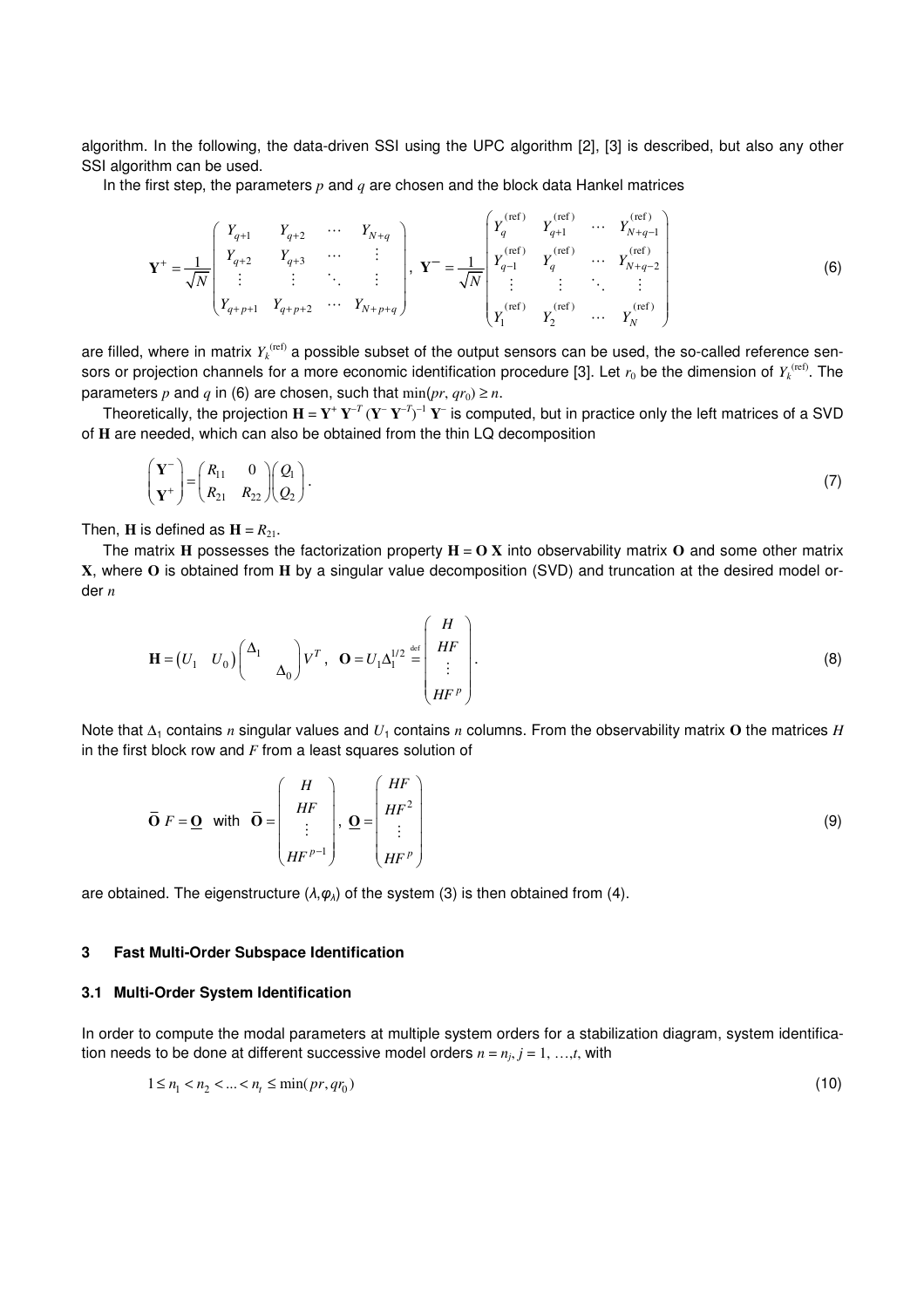where *t* is the number of models to be estimated. The choice of the model orders  $n_j$ ,  $j = 1, ..., t$ , is up to the user and also depends on the problem. For example,  $n_j = j + c$  or  $n_j = 2j + c$  with some constant  $c$  can be chosen. As the eigenvalues of the state transition matrix are pairwise complex conjugate, the latter choice can be made in the sense that two model orders are needed to recover one new mode.

To indicate the model order  $n_j$  for the respective matrices in the identification procedure, the subscript *j* is used. Thus, at each model order  $n_j$  the matrices  $F_j$  and  $H_j$  are identified from the observability matrix  $O_j$ . Note that the latter consists of the first  $n_j$  columns of  $O_t$  due to (8).

## **3.2 Solution of the Least-Squares Problem for the State Transition Matrix** *F*

The observation matrix  $H_j$  is easily obtained from the first block row (containing  $r$  rows) of the observability matrix **O***<sup>j</sup>* at each model order. Obtaining *F<sup>j</sup>* is more complicated, as the least squares problem (8) needs to be solved each time, which writes at model order *n<sup>j</sup>*

$$
\overline{\mathbf{O}}_j \ F_j = \underline{\mathbf{O}}_j. \tag{11}
$$

The standard solution of this equation is obtained by using the pseudoinverse

$$
F_j = \left(\overline{\mathbf{O}}_j\right)^+ \underline{\mathbf{O}}_j \,,\tag{12}
$$

where <sup>+</sup> denotes the Moore-Penrose pseudoinverse. A more efficient and also numerically stable way to solve it [7], uses the thin QR decomposition

$$
\overline{\mathbf{O}}_j = Q_j R_j \,. \tag{13}
$$

**With** 

$$
S_j = Q_j^T \mathbf{\underline{O}}_j \tag{14}
$$

the solution of the least squares problem is

$$
F_j = R_j^{-1} S_j \,. \tag{15}
$$

Note that  $R_j$  is upper triangular and both  $R_j$  and  $S_j$  are of size  $n_j \times n_j$ .

For the identification procedure, the observability matrix  $O_t$  is first obtained at the maximal desired model order *nt* . Then, the steps (13) – (15) (or the step (12)) need to be repeated at the different model orders *n<sup>j</sup> , j = 1,…,t*, where  $O_j$  is obtained from the first  $n_j$  columns of  $O_j$ .

#### **3.3 Fast Multi-Order Computation**

Solving the least squares problem for the computation of the state transition matrix at multiple model orders is a big computational burden, especially when using a large number of sensors and high model orders. In [5], [6] a fast algorithm was proposed, which exploits the structure of the least squares problem at multiple model orders, namely that  $O_j$  consists of the first  $n_j$  columns of  $O_t$ .

This algorithm computes the necessary matrices for solving the least squares problem only once at the maximal desired model order  $n_t$  (Equations (13) – (15) with  $j = t$ ), leading to matrices  $R_t$ ,  $S_t$  and  $F_t$ . Then, instead of solving the least squares problems at all the orders  $n_1, n_2, ..., n_{t-1}$ , it was shown that the state transition matrices  $F_j$  at these lower orders can be computed much more efficiently directly from submatrices of  $R_t$  and  $S_t$ .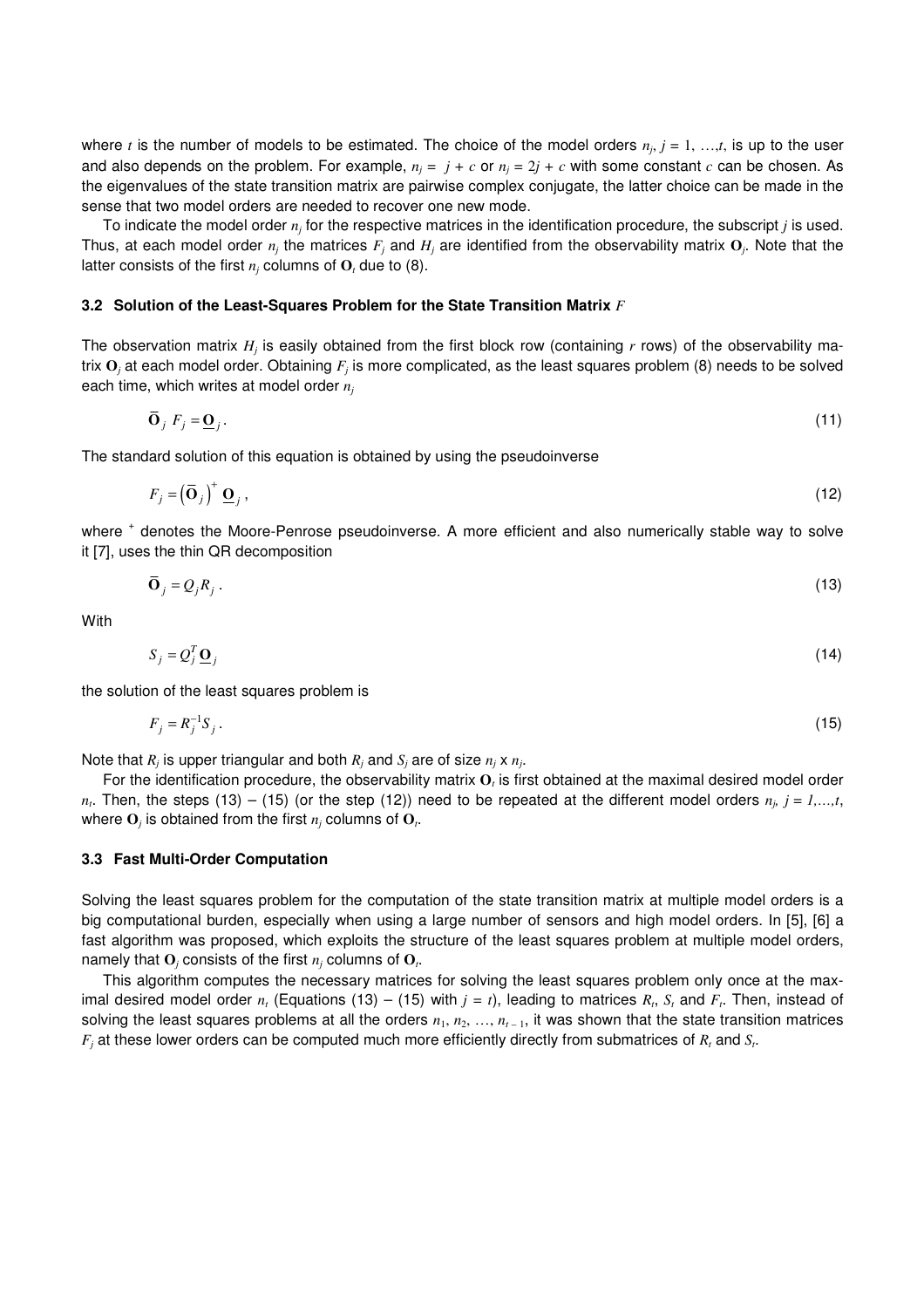**Theorem 1** ([5], [6]). Let  $O_t$ ,  $Q_t$ ,  $R_t$  and  $S_t$  be given at the maximal desired model order  $n_t$  with

$$
\overline{\mathbf{O}}_t = Q_t R_t, \quad S_t = Q_t^T \mathbf{Q}_t, \quad F_t = R_t^{-1} S_t,\tag{16}
$$

such that  $F_t$  is the least squares solution of

$$
\overline{\mathbf{O}}_t F_t = \underline{\mathbf{O}}_t. \tag{17}
$$

Let  $j \in \{1, ..., t-1\}$ , and let  $R_t$  and  $S_t$  be partitioned into blocks

$$
R_{t} = \begin{pmatrix} R_{j}^{(11)} & R_{j}^{(12)} \\ 0 & R_{j}^{(22)} \end{pmatrix}, \quad S_{t} = \begin{pmatrix} S_{j}^{(11)} & S_{j}^{(12)} \\ S_{j}^{(21)} & S_{j}^{(22)} \end{pmatrix},\tag{18}
$$

where  $R_j^{(11)}$  and  $S_j^{(11)}$  are of size  $n_j \times n_j$ . Then, the state transition matrix  $F_j$  at model order  $n_j$ , which is the least squares solution of

$$
\overline{\mathbf{O}}_j \ F_j = \underline{\mathbf{O}}_j,\tag{19}
$$

satisfies

$$
F_j = \left(R_j^{(11)}\right)^{-1} S_j^{(11)}.
$$
\n(20)

Using Theorem 1, steps (13) and (14) for the least squares solution of the state transition matrix  $F_j$  are not necessary anymore for  $j = 1, ..., t - 1$ . Once the matrices  $R_t$  and  $S_t$  are obtained, the submatrices  $R_j = R_j^{(11)}$  and  $S_j = S_j^{(11)}$ are selected at each model order  $n_j$  from  $R_i$  and  $S_i$ , and the state transition matrix is directly obtained in (15), which brings a significant reduction of the computational efforts. From these matrices, the eigenstructure identification is done in (3) and (4) in order to fill a stabilization diagram at the multiple model orders for the modal analysis.

For a more detailed analysis of the described algorithm, as well as for an iterative computation of the system matrices, the interested reader may refer to [5], [6].

#### **4 Applications**

To demonstrate the efficiency of the new fast Crystal Clear SSI algorithm, some operational data from a ship were analyzed, see Figure 1.



*Figure 1: The ship that was measured during operation in 16 channels. Measurements were made by Professor Schlottmann and Dr. Rosenow, Rostock University, Germany. Right picture shows the sensor layout.*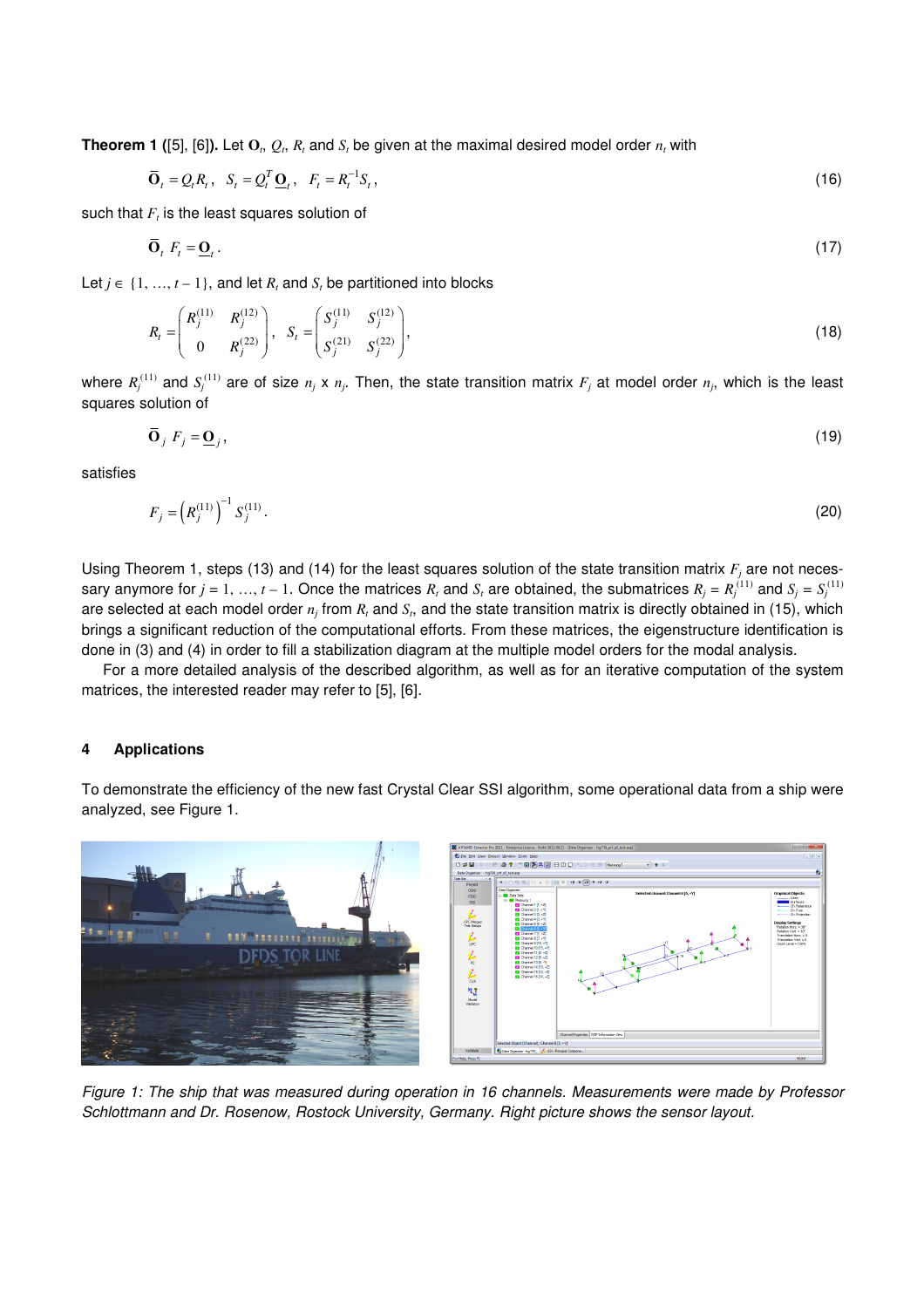The measurements consisted of 16 channels with 691200 samples per channel. This data contains over 40 modes and several harmonics arising from the propellers.

The objective of the example was to test the speed increase using the new algorithm compared to the conventional one. By using the new algorithm, the estimation of the stabilization diagram for model orders ranging from 1 to 300 was finished after only 43 seconds, whereas the conventional algorithm needed 52 minutes. This is equivalent to a speed increase of 73 times in this particular case. Figure 2 presents the stabilization diagram.



*Figure 2: Stabilization diagram obtained in ARTeMIS Extractor Pro.* 

# **5 Conclusions**

In this paper, a new algorithm was presented that efficiently computes the system matrices at multiple model orders in Stochastic Subspace Identification. The computational complexity for this part of the computation of the stabilization diagram is significantly reduced. Thus, it is a major advancement for subspace-based modal analysis, especially for large structures equipped with many sensors, where high model orders are considered.

# **Acknowledgements**

This work was partially supported by the European projects FP7-PEOPLE-2009-IAPP 251515 ISMS and FP7- NMP CP-IP 213968-2 IRIS.